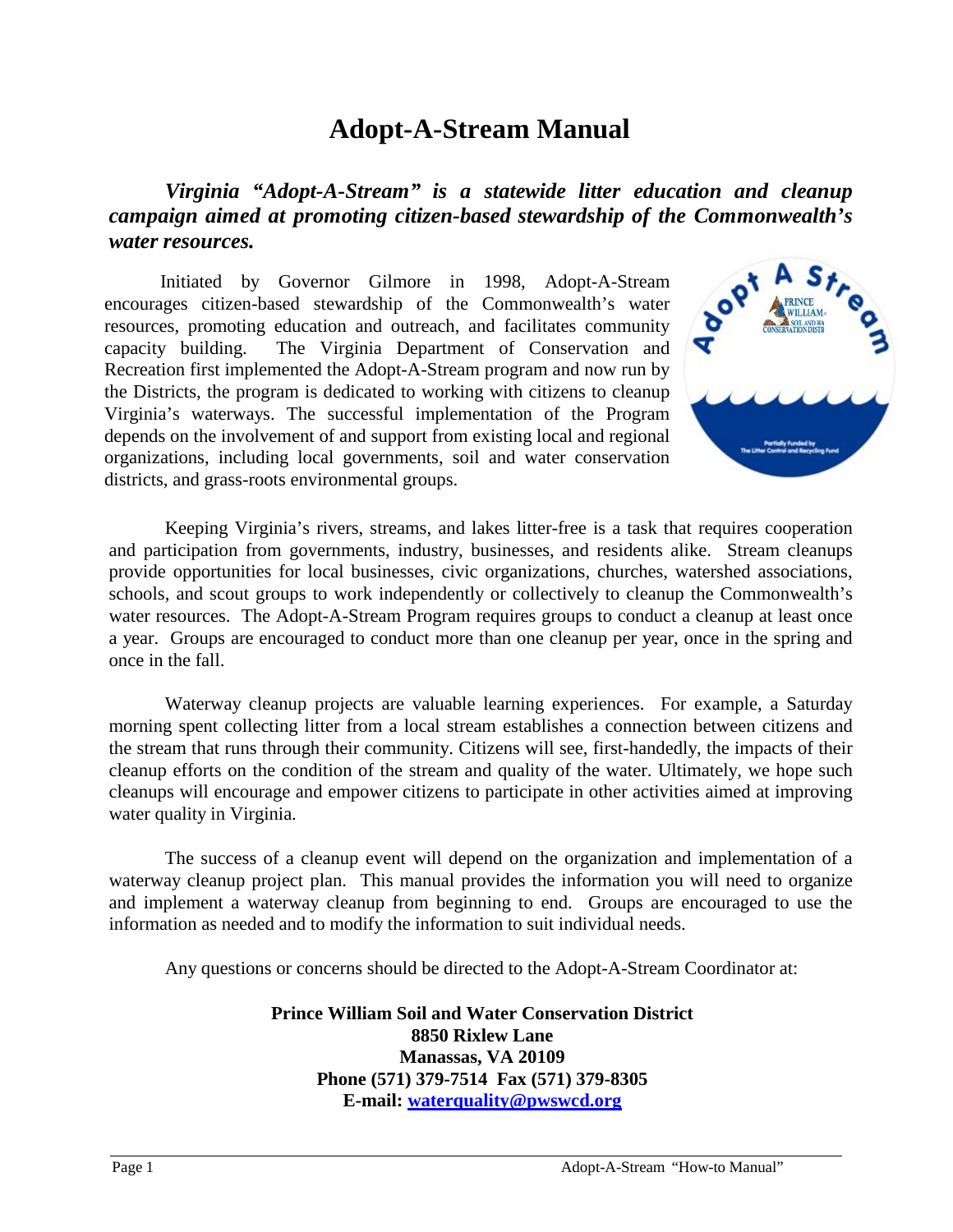### **Organizing a "Stream" Cleanup**

*Establish an organizing committee.* The organizing committee should be a core group of individuals dedicated to organizing and implementing the stream cleanup. This group of individuals must first determine the location of the cleanup and the project date *(remember to choose a rain date)*. After the project site and date are chosen, the committee should conduct a site visit, arrange for trash disposal, recruit volunteers, gather materials and supplies, contact property owners, and solicit project support. The stream cleanup checklist (*included*) is a tool that may be used by the committee to monitor planning progress. Committee members should meet regularly before the project date to share successes and troubleshoot potential problems. As project volunteers are recruited, invite them to share some of the organizing tasks!

### **Site Selection**

*Determine the waterway cleanup project site.* Cleanup projects are typically sited along a river, stream, creek, pond, or lake - wherever litter has accumulated. Projects can be on public lands, such as parks, or on private property, which might include individual landowners, as well as community property or open space. Whether the site is public or private property, the organizing committee must receive permission to be on the land prior to the project date.

#### **Scouting**

A member of the organizing committee should walk the stream eight to ten weeks before the cleanup. A survey of the stream section to be cleaned will give the organizing committee a better idea about the amount and type of litter volunteers will be exposed to. A survey will also allow the committee to approximate how many volunteers will be needed for the cleanup. A member of the organizing committee should also walk the stream two weeks prior to the project date. During this walk, the committee member should create a series of maps that will help cleanup crews locate accumulations of litter. Survey information might include the size, type, and abundance of objects. The surveyor should also note whether objects can be hauled out on foot and if not, whether a truck is necessary.

*When scouting your community for a cleanup site, consider the following factors:*

- Is the site safe (please consider steep slopes and class of rapids)?
- Is the site accessible to volunteers (easy to enter and exit)?
- What was the site used for in the past?
- If Its the site too large for a single cleanup day or will several cleanups be required?
- What types of trash or debris are present?
- Are there any sensitive areas that should be treated with care?
- Are there hazardous substances present that make a stream unsuitable for a cleanup by volunteers? *(It may be helpful to contact the Department of Health, Division of Health Hazards Control at (804) 786-1763).*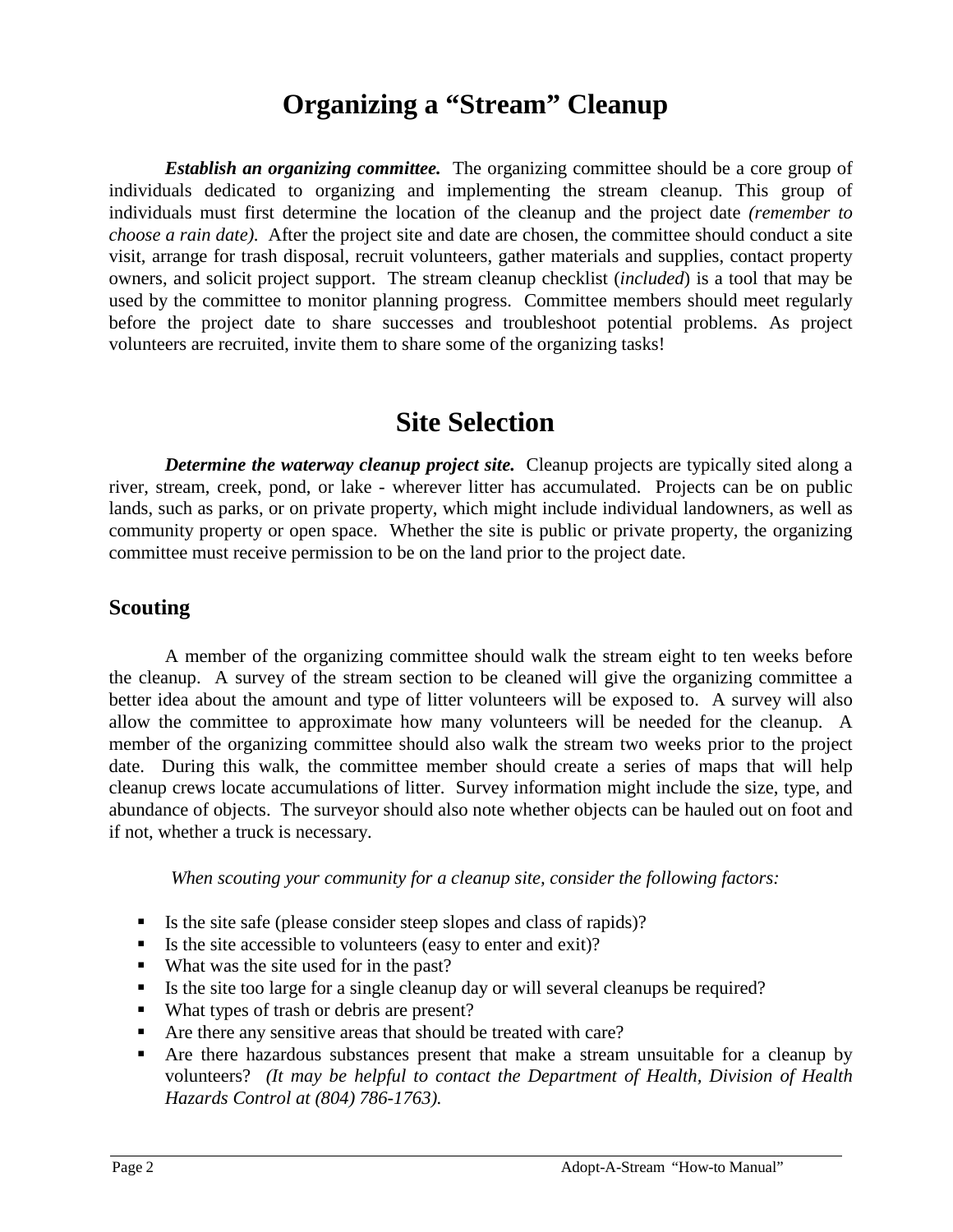### **Obtain Permission**

*Obtain written permission from landowners with property in the proposed cleanup section.* Venturing onto private property without permission is trespassing and you may be subject to arrest. The Department of Conservation and Recreation does not, under any circumstances, encourage trespassing. The organizing committee should invite the property owner to participate in the cleanup. If the property owner cannot participate, the organizing committee should obtain written permission for volunteers to cleanup the trash along the stream where it passes through their land. If you are unsure of the landowner, county tax maps, located in county planning offices, can provide property ownership information. The organizing committee can also determine the property owner by talking to people who live close by.

Before sending the cleanup teams out, the organizing committee should emphasize the importance of staying on public property and public roads, except where expressed permission has been given by the property owner.

Before posting an Adopt-a-Stream sign in the Virginia Department of Transportation right-of- way, call VDOT at 1-800-FOR-ROAD (367-7623) to ask permission to post your sign along a public road. Your local VDOT residency might need to issue a permit for your sign. It's also helpful for VDOT to know who to contact about a sign in the right of way in case they need to move it.

## **Project Date**

*Select the project date and time of the event.* The project date should be determined eight to ten (8 to 10) weeks before the event. Typically, Saturday mornings are the best time to schedule a cleanup. When scheduling a cleanup, be careful to avoid a holiday weekend or a weekend when the switch is made to and from Daylight Savings Time. The organizing committee should also allow adequate time for project planning and volunteer recruitment. If equipment will be borrowed, the organizing committee should make these arrangements first, and select a day when the equipment is available. Please remember to establish a rain date!

A stream cleanup typically lasts about four hours. The organizing committee should also plan on an additional half-hour before the event for setup and a half-hour afterwards for cleanup. Additional time may be required after the event, if a picnic or barbecue is planned.

## **Central Meeting Place**

*Locate and reserve a central meeting place.* The organizing committee should reserve a facility or location that can be used as a meeting place for volunteers on the day of the event about 8 to 10 weeks before the project date. The meeting location should be no more than a 20- minute drive from the farthest stream section or litter accumulation. This central location will not only serve as the initial meeting place for project participants, but also as the location where trash bags are brought by pickup trucks for transfer to dump or trash trucks.

A parking lot is an ideal central meeting place, if it will not be in use on the project date for any other activity. On Saturdays, school, bank, office, or church parking lots are usually empty. The organizing committee should be sure to receive permission from the proper authorities before designating a parking lot as the central meeting place. A letter, including the project purpose, date, time, and a promise to leave the parking lot clean, will typically receive a favorable response.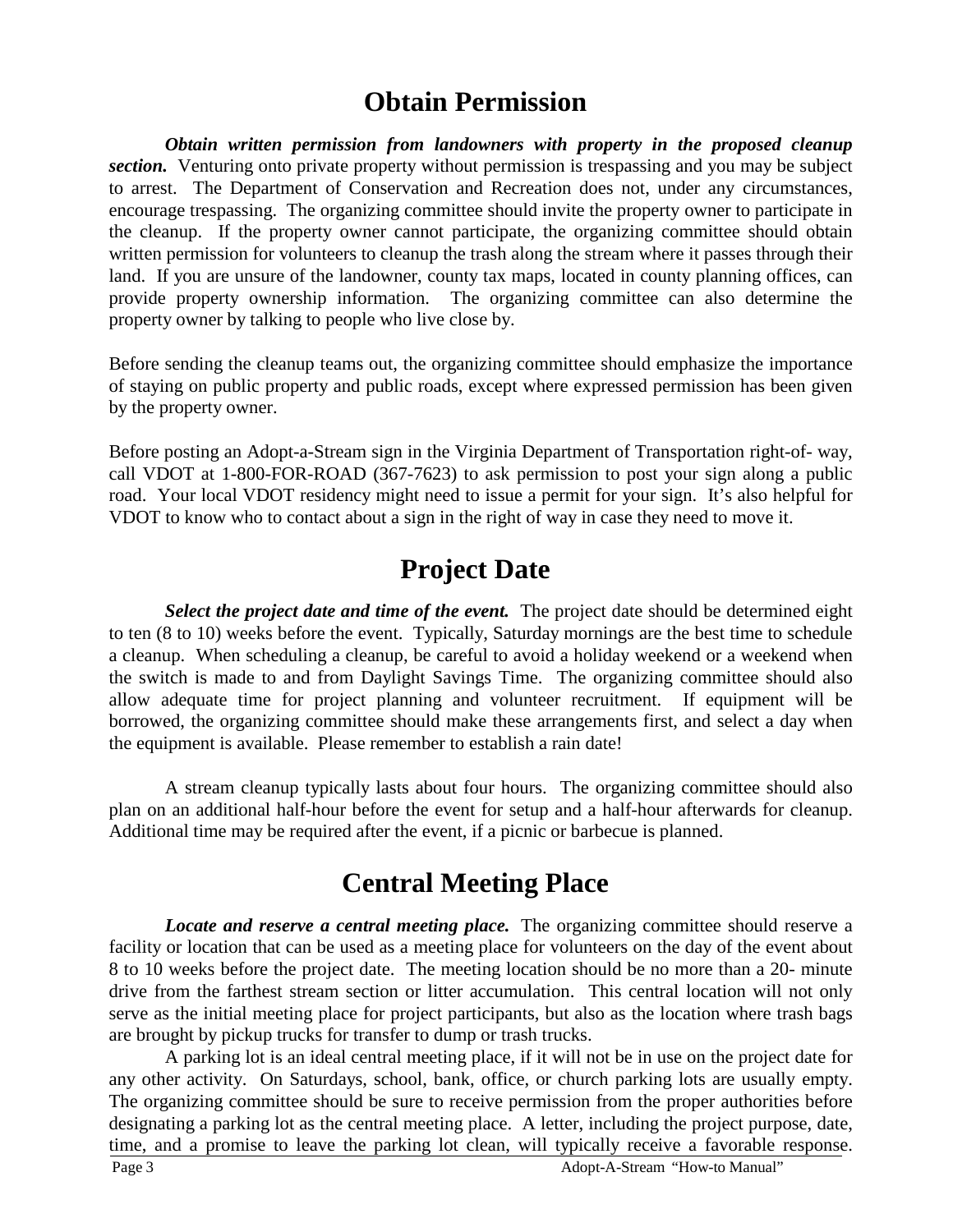Please avoid high traffic areas and always use extreme caution.

If volunteers will not have access to a restroom, seek permission from a local business to use theirs if necessary. If facilities are not made available through local businesses, the organizing committee should arrange for the rental of portable facilities.

# **Event Publicity**

*Advertise the stream cleanup project.* Event publicity should complement your volunteer recruitment efforts. Volunteer recruitment should be initiated at least six weeks in advance of the project date. This time will allow the organizing committee to draft, reproduce, and distribute fliers, draft and distribute press releases to local newspapers and/or organizational newsletters, and offer presentations at group meetings.

#### Suggestions

- Recruitment messages should include the name, day, date and starting time of the event, the rain date, location and directions to the central meeting place, name of the adopting group or organization, and a contact's name and phone number.
- Recruitment messages should be enthusiastic and include a "sales pitch." A sales pitch should emphasize the enjoyment of the activity.
- A direct mailing should go to members of the adopting group or organization and other very similar groups. This type of targeted mailing will be more fruitful than a mailing to a "cold list" - individuals who may not be familiar with your activities.
- Have a phone number where volunteers can call to register and include the number in all advertisements.
- Coordinate cleanup events with other events and/or projects, such as Stewardship Virginia or Earth Day, and your project will benefit from greater exposure.

# **Volunteer Recruitment**

*Recruit stream cleanup volunteers from the local community.* Anyone, both young and old, can assist in a stream cleanup project. If granted permission from their parents or guardians, children under the age of 18 years should be encouraged to participate; however, the organizing committee should provide adequate supervision. There should be one adult supervisor for every six children. Residents, employees of businesses and industry, school or church groups, and scout troops are all potential volunteer sources.

Volunteer recruitment should be initiated approximately six weeks prior to the project date. The number of volunteers you will need will depend upon the area to be covered and the magnitude of litter accumulations. Typically, a team of two people can cover one mile of a lightly littered stream channel in about one or two hours. As a rule, 50 percent of those people who initially sign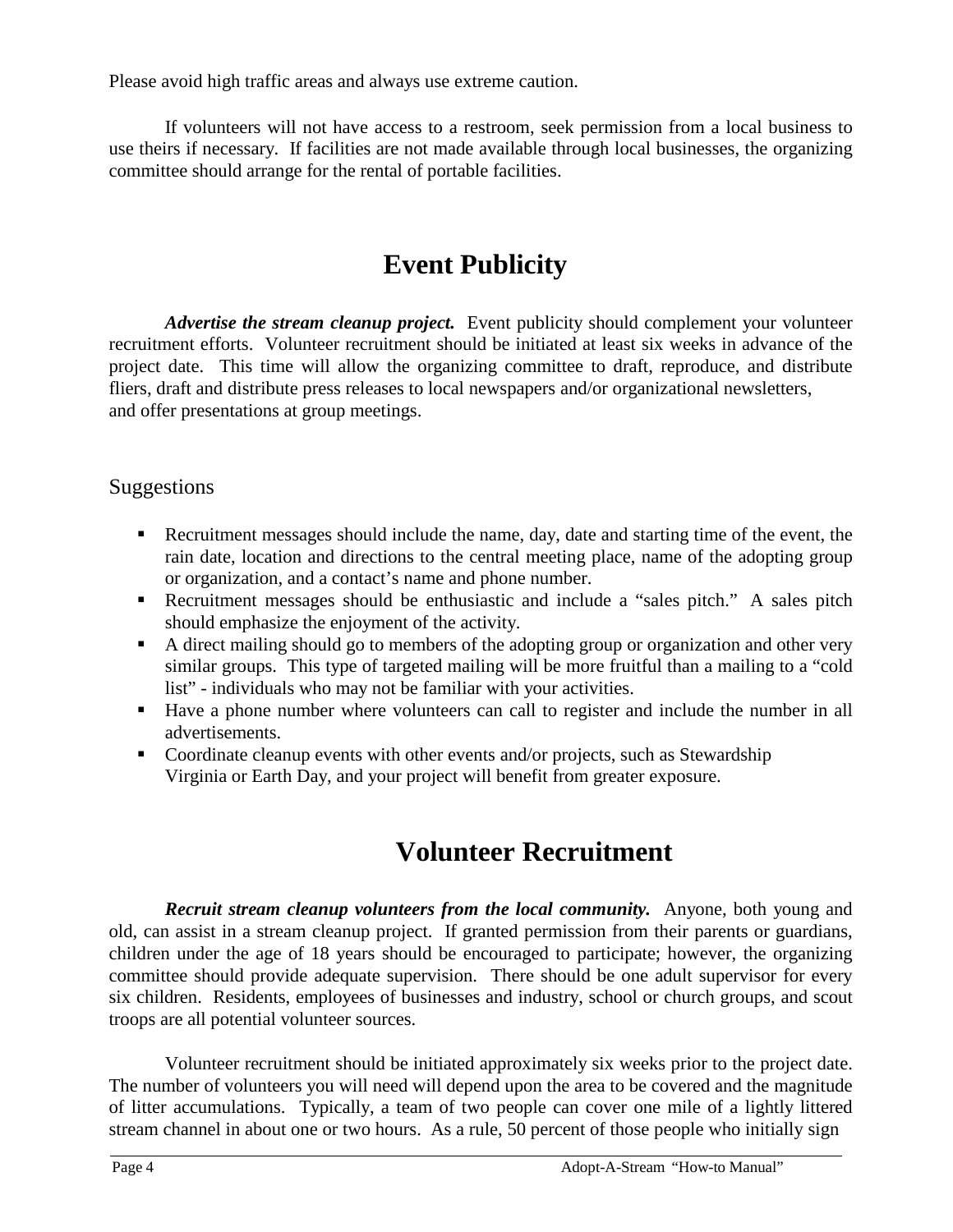up for an event will not actually participate. For this reason, the organizing committee should recruit twice as many people that will be needed for the project. If more people show up than anticipated, volunteers can work in teams of three or four instead of two or three.

The organizing committee should establish a phone number (contact person) that volunteers can call to register for the event. When volunteers register, it is important to get their names, addresses, and telephone numbers. As volunteers respond to recruitment activities, members of the organizing committee should advise them on what to bring and how to dress. Volunteers should be prepared to walk or canoe distances, get wet, and get dirty. It is recommended that volunteers wear sturdy shoes or boots, long pants, a long-sleeved shirt, work gloves, and a hat or outerwear as the weather dictates. Volunteers should also be encouraged to use sunscreen and insect repellant.

The organizing committee should recruit, from the volunteer labor force, several field supervisors or site captains who will assist volunteers during the cleanup. Approximately one supervisor should be recruited for every 10 volunteers. The organizing committee should host a training session for these supervisors prior to the project date, so that their role can be defined.

The organizing committee should send reminders of the date (and rain date) and time of the event, as well as maps showing the location of the central meeting place to all registered volunteers a week before the stream cleanup. If time allows, committee members may also want to call the volunteers a few days before the event to confirm participation in the stream cleanup.

## **Litter Disposal**

*Arrange for the disposal and/or recycling of collected litter.* The organizing committee should FIRST contact the District or local government officials (your local Litter Control and Recycling Coordinator or the Department of Public Works is a good place to begin) to determine what services they can provide including:

- Removal of trash bags after the cleanup is complete
- Removal of recyclables
- Removal of large items from the site, such as cars, appliances, tires (volunteers should not attempt to dislodge or remove large items - volunteers should mark the location of such items on their map for removal at a later date)
- Transportation for disposing of trash and recyclables
- If local officials are unable to help, the organizing committee should:
- Locate the closest recycling center
- Speak with a recycling center representative to confirm the days and hours of operation, acceptable items, limits on quantity of materials delivered, and specifications for advance preparation.
- Call and confirm this information a few days prior to the project date
- If the recycling center will not be open on the project date, secure a place to store recyclables until they can be delivered at a later date
- Contact the closest landfill and confirm the days and hours of operation. It may be necessary to schedule the cleanup earlier in the day to allow enough time for delivery to the landfill
- Consult local, private companies that may be able to provide assistance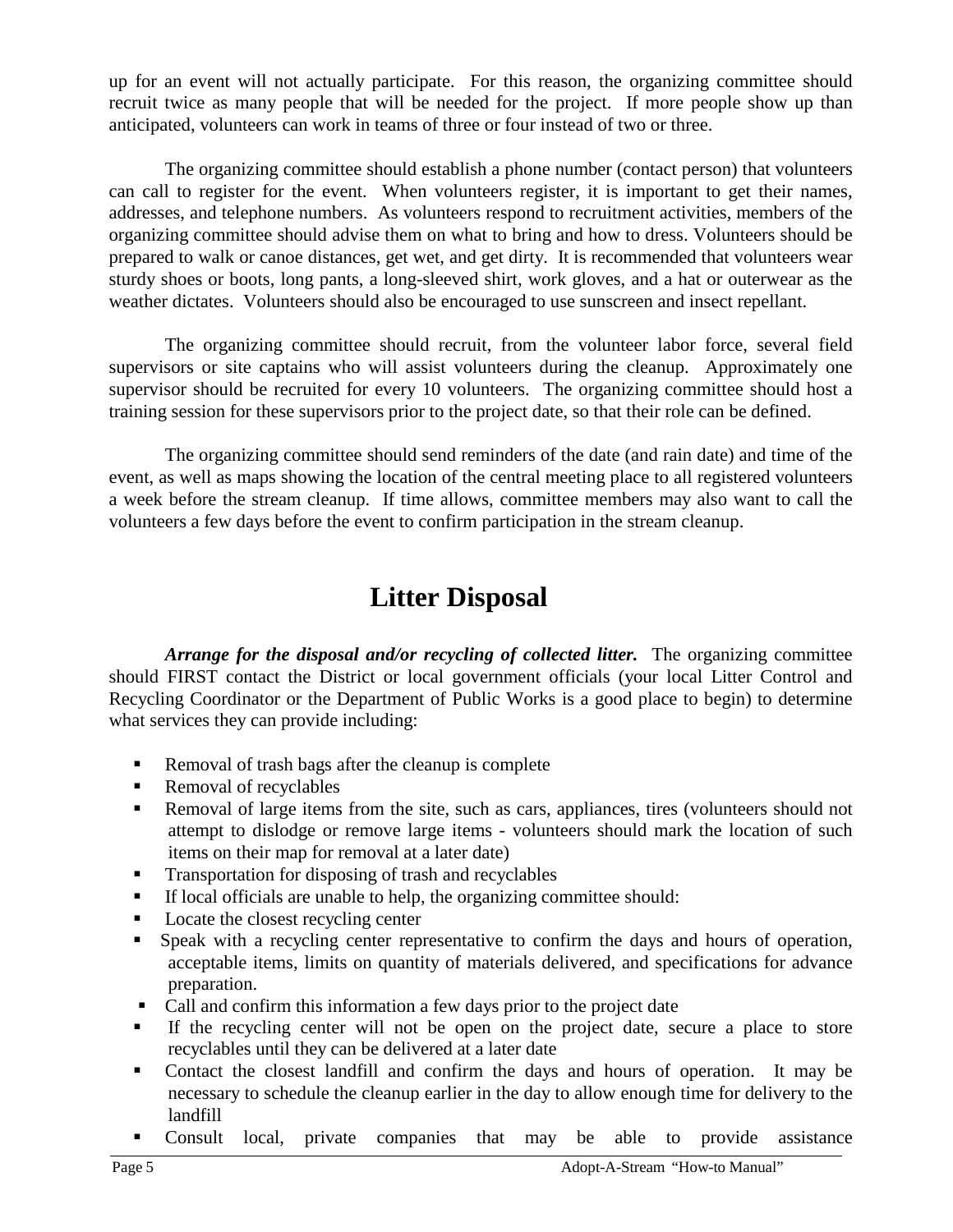#### Transportation

Cleanup crews should be instructed to deposit all filled trash bags at their assigned starting point *(project organizers should remember to assign starting points - maps will be useful)*. Pickup trucks are useful shuttle

Vehicles for the collected litter. Volunteers with pickup trucks should be assigned to visit specific starting points and collect any trash bags they find there. The organizing committee should distribute a map showing the route from the central meeting place to the pickup points. Volunteers will transport these bags to the central meeting location,

where they can be transferred to dump or trash trucks. The number of trucks you will need will depend on the amount of litter and size of the items (determined in the site survey). If there are not enough pickup trucks volunteered prior to the project date, the organizing committee should explore other options, such as your local Litter Control and Recycling Coordinator or the local Department of Public Works/Utilities. If conducting a cleanup by canoe, an outboard boat may also serve as the shuttle vehicle responsible to depositing collected litter at the central meeting location.

## **Equipment and Materials**

*Gather cleanup equipment and materials.* Equipment can often be borrowed from the Districts or local government offices and/or local environmental organizations. The organizing committee should make arrangements to have borrowed equipment delivered or picked up and then returned. Any equipment that cannot be borrowed should be purchased two to three weeks prior to the project date. Trash bags, gloves and safety vests are available, by request, from the Adopt A Stream program coordinator and should be requested two to three weeks prior to your clean up event.

To conduct a successful cleanup, you may wish to provide site-captains and cleanup crews with the following:

- $\Box$  Large trash bags and boxes for recyclables
- $\Box$  Work gloves
- $\Box$  Rakes, shovels, and/or litter poles
- $\Box$  Flagging tape
- $\Box$  Maps (each team will need two maps  $\bullet$  a map of the stream section, showing major litter accumulations; and;  $\bullet$  a road map showing the route between their stream section and the central meeting place)
- $\Box$  First aid kits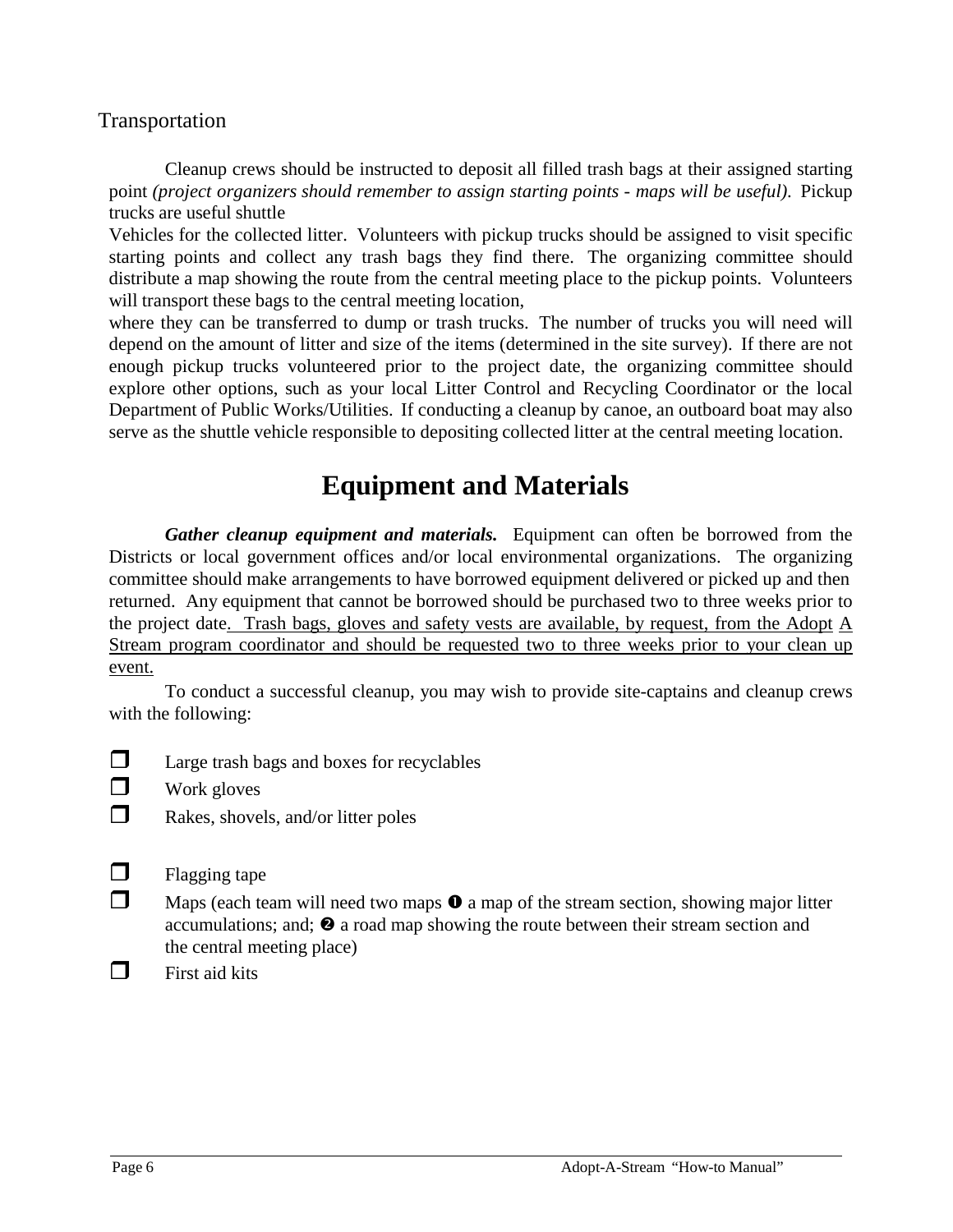#### **Refreshments and other Rewards**

The provision of refreshments is one way to thank volunteers for their valuable time and hard work. It is recommended that the project sponsor provide non-alcoholic beverages. If beverages will not be provided, the organizing committee should encourage participants to bring their own. *Participants should be reminded to avoid drinking water from any stream and encouraged to take breaks and drink fluids to avoid overexertion.* Simple refreshments (coffee and doughnuts, cookies and punch) may be offered during registration and will help volunteers celebrate a job well done at the end of the day. A picnic or barbecue are also nice ways to thank volunteers. Local businesses and the volunteers themselves (pot-luck) may be willing to donate refreshments, coolers, coupons, cups, napkins, and ice.

The organizing committee could also consider providing rewards, such as certificates, bumper-stickers, tote-bags, caps, or t-shirts. Again, the organizing committee may solicit contributions, both monetary and in-kind services, from local businesses. The inclusion of handouts and other educational materials in your stream cleanup program is another option.

# **Project Prep**

*Provide site-captain training, conduct a safety meeting, and complete site preparation.* A representative of the organizing committee should make arrangements to meet with site- captains prior to the project day or, if necessary, immediately before the start time on the project day.

*Site-captains should be prepared to:*

- **Answer volunteers' questions**
- Direct volunteers to cleanup and disposal sites
- If required, make sure data sheets are completed correctly and turned in
- Help organize and distribute the refreshments and rewards
- Review safety guidelines with volunteers

Everyone participating in the cleanup must have attended an Adopt-A-Stream safety meeting at least once in the last 12 months. This safety meeting may be conducted immediately before the cleanup at the central meeting location. At the safety meeting, a member of the organizing committee or site-captain must review the Adopt-A-Stream safety guidelines with all volunteers. All volunteers must complete and sign a liability release form. Immediately before the cleanup is also a good time to deliver any educational messages.

For stream cleanups, little site preparation is required. If sensitive areas are present, the areas should be cordoned off with flagging. Private property boundaries should also be identified with flagging to avoid inadvertent trespassing.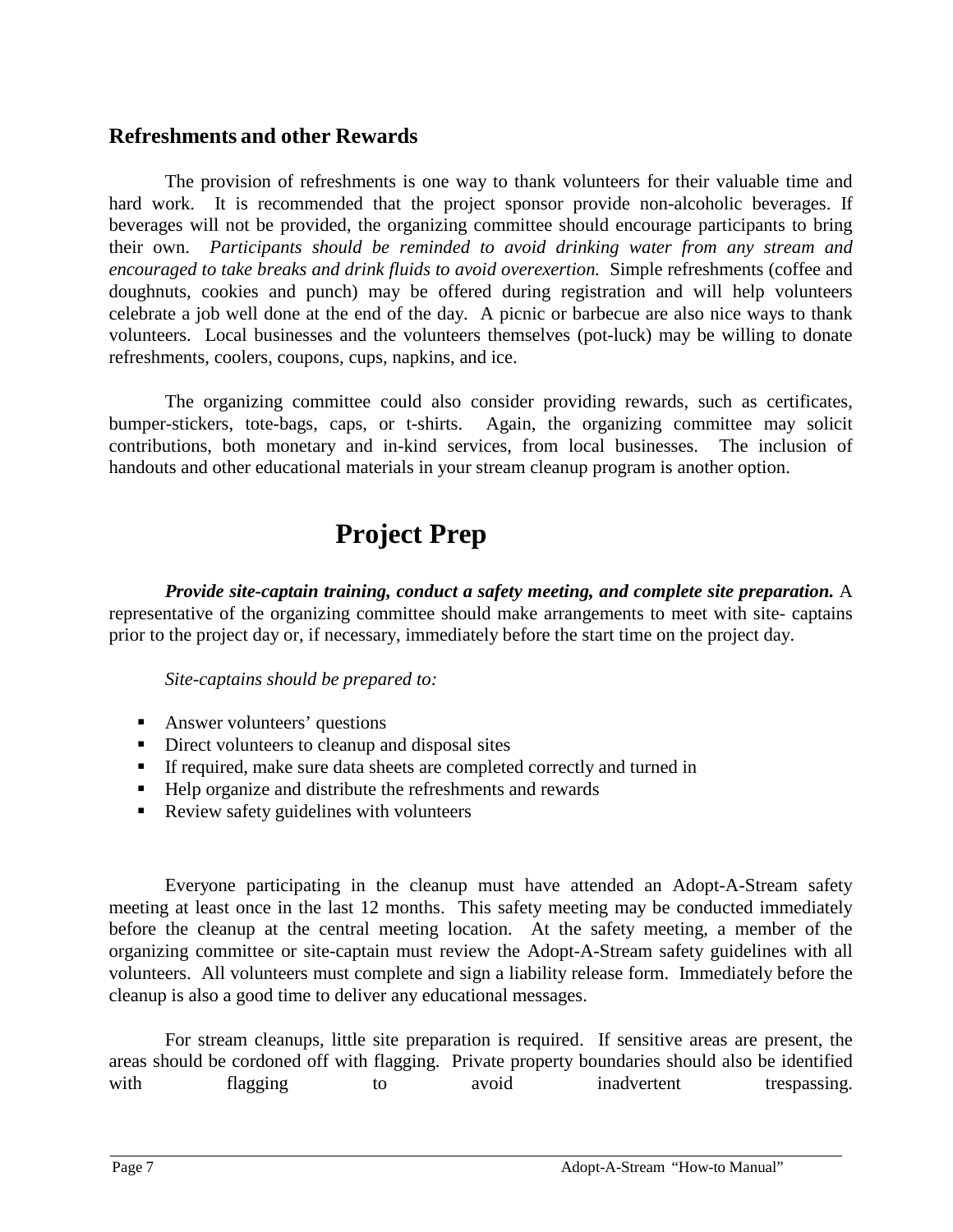## **The Cleanup**

*Organize volunteers and initiate stream cleanup.* As volunteers arrive at the central meeting place on the day of the cleanup, encourage them to "sign-in." A sign-in sheet should include spaces for the volunteers' name, address, and phone number. Remember to provide pencils or pens. Volunteers who have not completed and signed a safety liability release form must do so before participating in any cleanup activity. Nametags for the volunteers will help them get to know each other.

The project supervisor should introduce each of the site-captains and explain their roles. The project supervisor should also brief the volunteers on whether the litter collected is to be separated into recyclable and non-recyclable materials; where to place filled bags; the boundary of the project site; and who the project supervisors are in case of emergency. Volunteers should also be informed about the availability of refreshments and the location of the restroom facilities.

The project supervisor should help site-captains form cleanup teams. *No one should work alone - always work in teams of two or greater!* Each team will need transportation to and from their assigned section. Teams should be formed according to who has a car, canoe, or boat. Teams will be assigned a mile stream section (if necessary, section may be less than a mile).

Each team will be given trash bags and a set of maps. The organizing committee should remember to keep an entire set of maps as backup. The project supervisor should specify a time for all teams to return to the central meeting area, even if their work is unfinished. Volunteers should call if they will be returning late or not at all, so that everyone will be accounted for and no one will be worried.

Site-captains are responsible for helping each team identify a starting point at their middle of the section. Generally, the abundance of litter declines dramatically as the distance from the access point increases. Site-captains should instruct teams to walk, canoe, or boat a half-mile upstream from the starting point (distance traveled upstream and downstream should be half of the total distance to be covered), then collect trash on their return trip to the access point (if necessary, separating recyclables and non-recyclables). This collection method will help volunteers avoid transporting full bags of trash great distances.

After dropping off any full trash bags at the access point or other previously identified location, teams should then walk, canoe, or boat a half-mile downstream, again collecting trash as they return to the starting point. If there is a question of how to judge when they've traveled far enough, simply suggest to the volunteers that they should travel until they run into the team cleaning the neighboring section.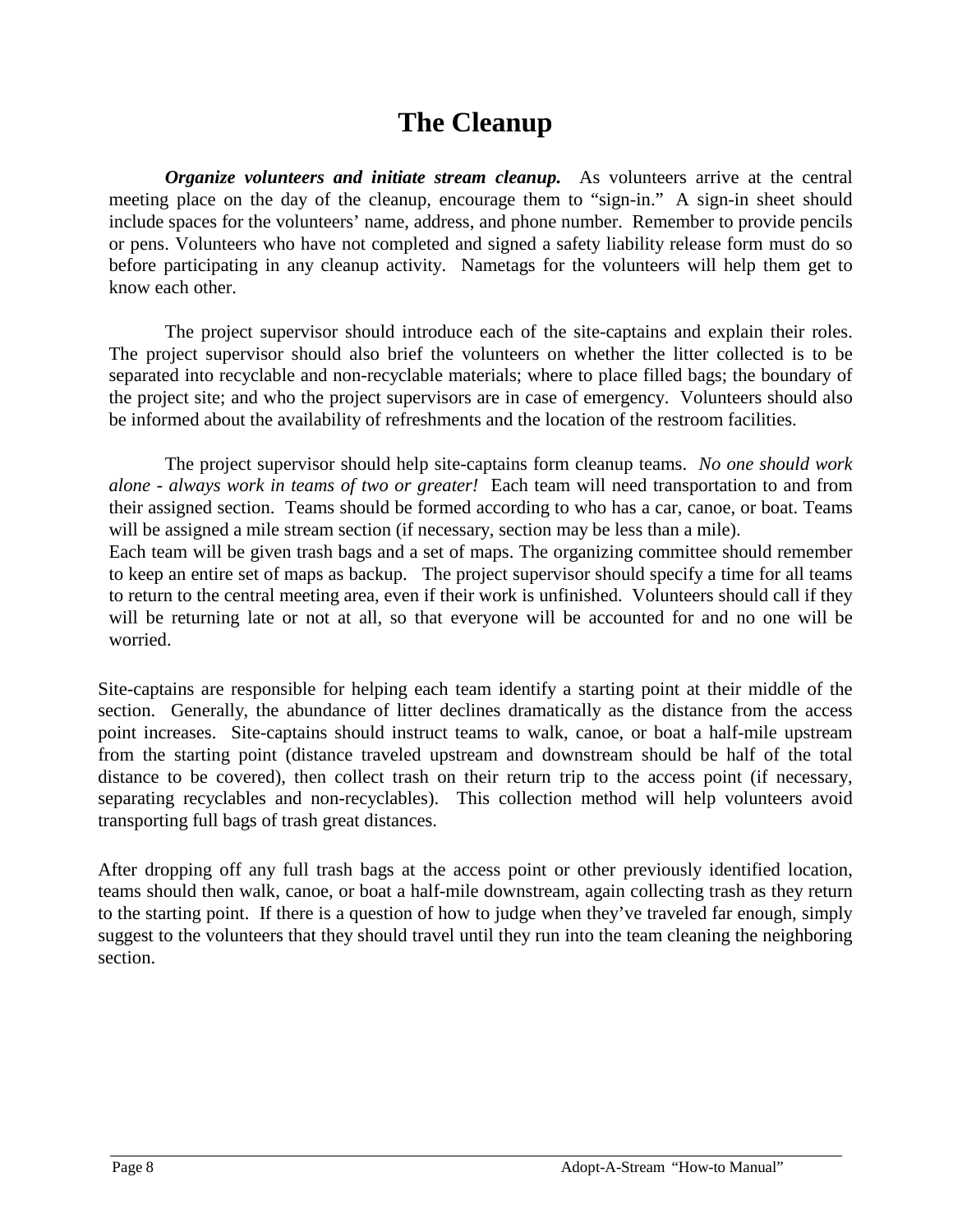Teams should be instructed to leave all filled trash bags at their starting point. Approximately an hour and a half to two hours later, volunteers with pickup trucks should begin visiting specific starting points to collect any trash bags left by cleanup crews. Drivers should return all collected bags to the central meeting place, where trash can be sorted and recycled. For larger cleanup events, outboard boat assistance provided by the Virginia Marine Resources Commission (VMRC), the U.S. Coast Guard, local fishing groups, or individual citizens may be used to transport trash from the canoes or boats to the central meeting place. If there are no pickup arrangements with the local government, volunteers should haul trash to the landfill and recyclables to the recycling center as needed.

Cleanup crews should reconvene at the central meeting place by the assigned time. Project organizers should provide refreshments and rewards to help volunteers celebrate their accomplishments.

# REMEMBER

- 1. Never work alone TEAM UP
- 2. If you get lost, find the nearest stream and follow it downstream you will eventually reach a road crossing
- 3. Never drink from the stream
- 4. Always watch where you are going never put your hands or feet in places where you cannot see
- 5. Do not trespass
- 6. Do not handle sharp metal objects or broken glass
- 7. Do not touch anything that looks toxic report the item to the Department of Health by calling (804) 786-1763
- 8. Leave downed trees alone, unless they are causing flooding or erosion